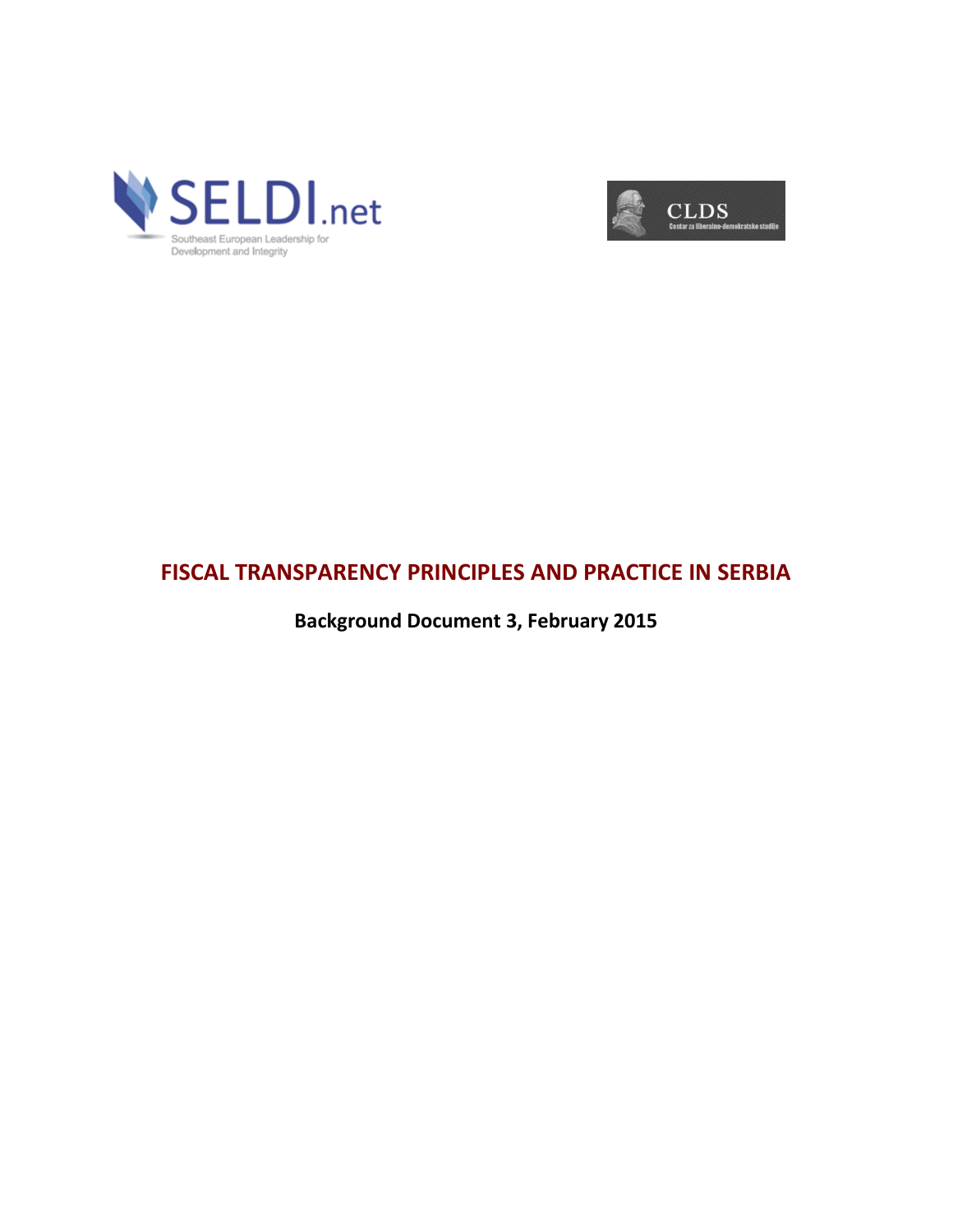The Background Document has been elaborated in the framework of the SELDI initiative [\(www.seldi.net\)](www.seldi.net). In the document the Network`s partner CLDS analyses the problem of fiscal transparency. Usually, fiscal transparency is defined as comprehensive, clear, reliable, timely, and relevant public reporting on the past, present, and future state of public finances. The result of this paper is a general overview of the problem of fiscal transparency, as well as the situation in Serbia.

The text was prepared by Bosko Mijatovic from Center for Liberal-Democratic Studies (CLDS), Kralja Milana 7, Belgrade, Serbia. CLDS is a partner of the Southeast Europe Leadership for Development and Integrity (SELDI) initiative.



This document has been produced with the financial assistance of the European Union. The contents of this document are the sole responsibility of the SELDI initiative and can in no way be taken to reflect the views of the European Union.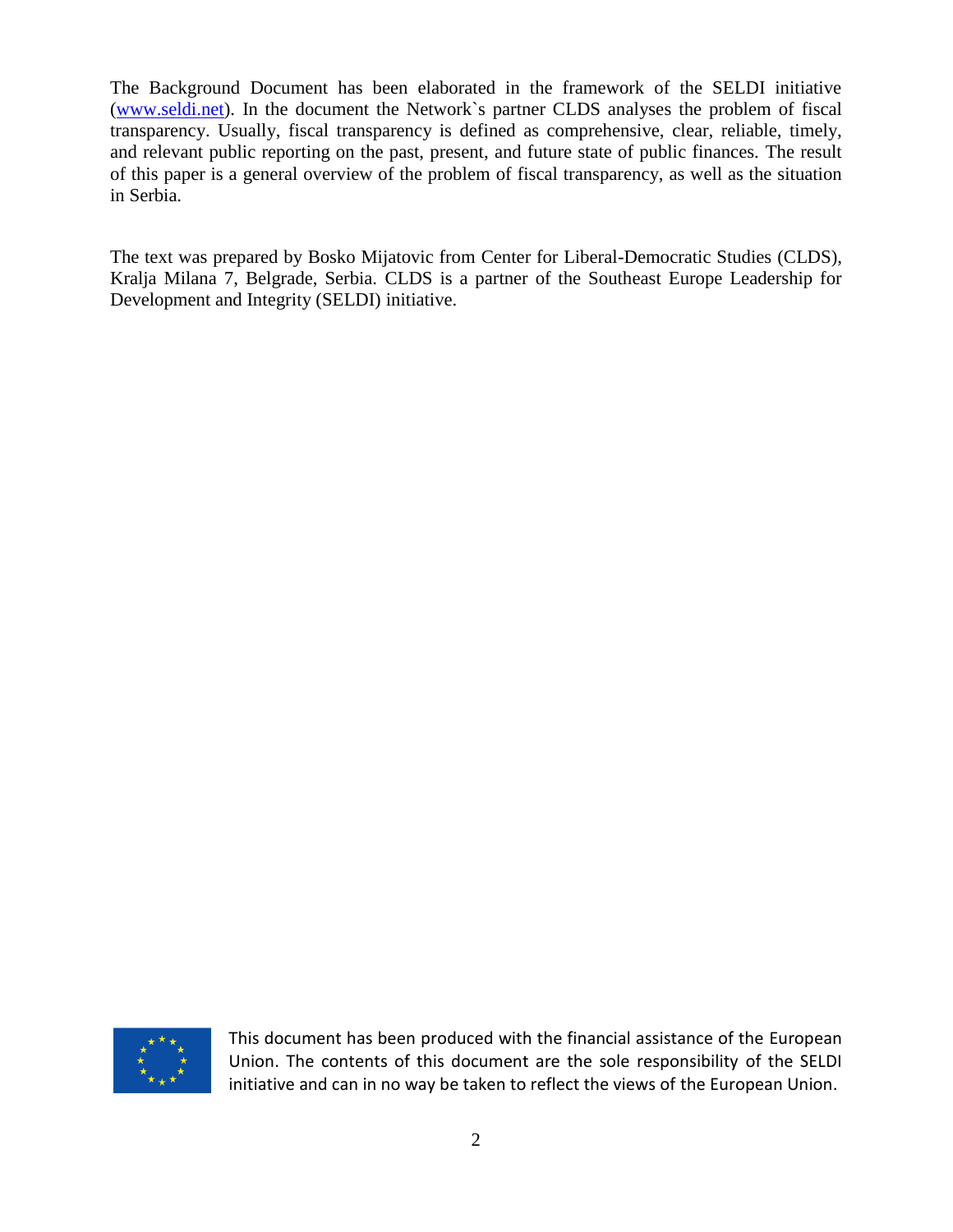# Contents

| $1_{-}$ |  |
|---------|--|
| 2.      |  |
| 2.1.    |  |
| 2.2.    |  |
| 2.3.    |  |
| 2.3.1.  |  |
| 2.3.2.  |  |
| 2.3.3.  |  |
| 3.      |  |
| 3.1.    |  |
| 3.2.    |  |
| 3.3.    |  |
| 3.4.    |  |
| 3.5.    |  |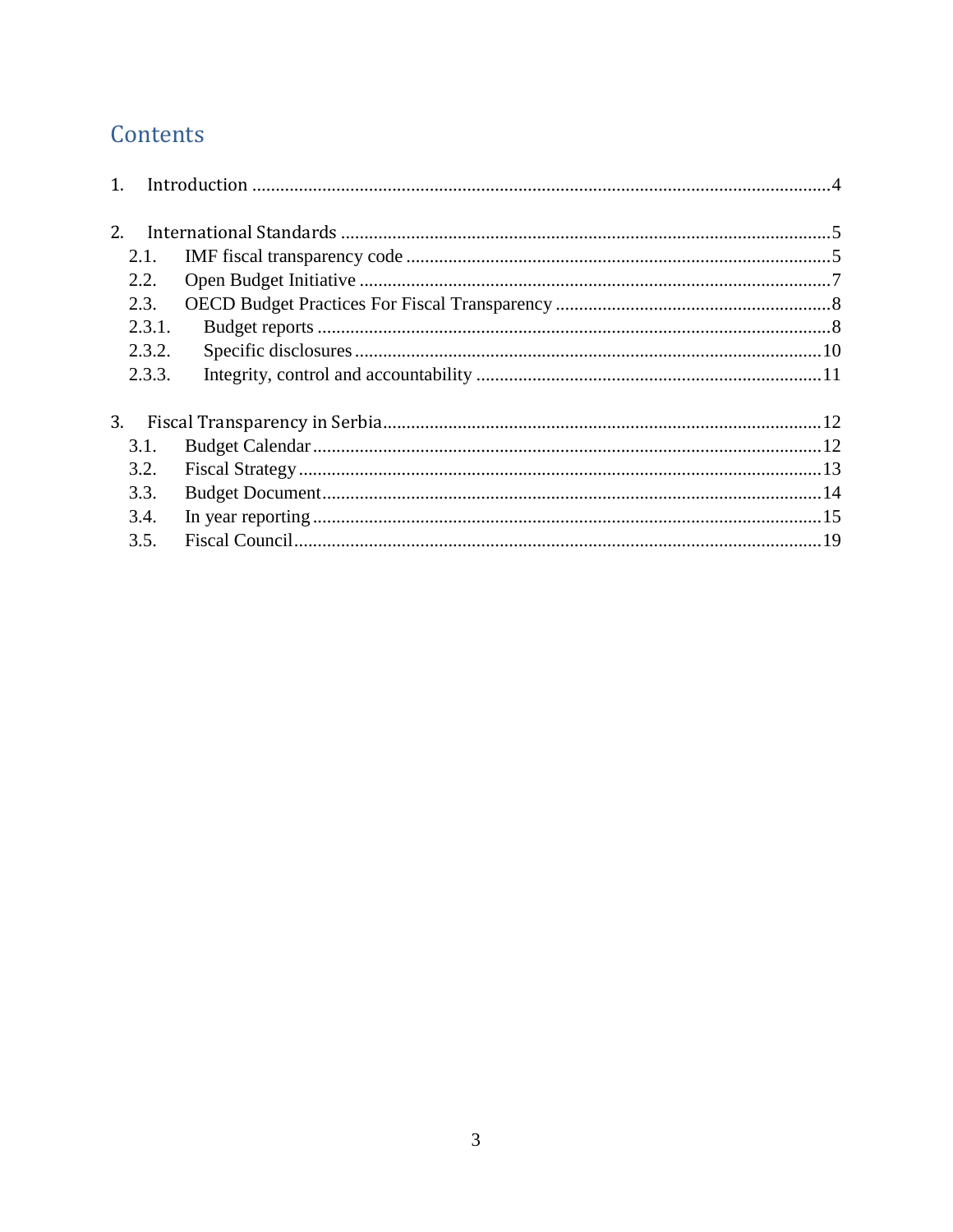# <span id="page-3-0"></span>1. Introduction

Fiscal transparency means different things to different people, depending on the phase of the fiscal process (budgeting, spending, and reporting) and on the interested users (Ministry of finance, credit markets, experts, media and general public). While experts and markets are more interested in the credibility of the budgeting process, realism of the macro assumptions and cost estimates of major government initiatives, general public and media may be more interested in the actual outturns, especially on the spending side.

Usually, fiscal transparency is defined as comprehensive, clear, reliable, timely, and relevant public reporting on the past, present, and future state of public finances. It helps ensure that governments have an accurate picture of their finances when making economic decisions, including of the costs and benefits of policy changes and potential risks to public finances. It also provides legislatures, markets, and citizens with the information they need to hold governments accountable. Based on the assumption that "Sunlight is the best disinfectant", fiscal transparency may also help in reducing corruption and preventing corrupt and bad fiscal practices.

In some sense, the concept of fiscal transparency means two different things:

a) "Macro transparency"where the main concern is whether macro variables (revenues, expenditures, deficit, debt) are properly budgeted, accounted and reported.

b) "Micro transparency "where we are mainly interested in micro, structural data (such as how the subsidies to private enterprises are allocated, what is the level of salaries of some specific people, etc)

It is clear that macro transparency is of key importance for financial markets and various analysts, while micro transparency is of major importance for population, civil society and media. For example, let us analyze the following situation – the Government decides to give the concession on a highway to a private company. From the macro transparency point of view, the way the concession was allocated was not of crucial importance. What is important however is whether the fiscal risk is properly assessed and whether potential liabilities are properly recorded. From the micro perspective though, the process of awarding the concession and the details of the concession contract are of the crucial importance.

Although two concepts are clearly related, we can imagine a situation in which a country is "macro transparent" but is not "micro transparent", or the other way round. For example, Government can be very transparent at the aggregate level (provides clear and correct data about revenues, expenditures, debt, deficit), but is very secretive about detailed spending data. Also, the government in theory can be very transparent at the micro level (provides list of companies who benefited from state institutions), but is for example trying to mislead the financial markets about actual fiscal situation.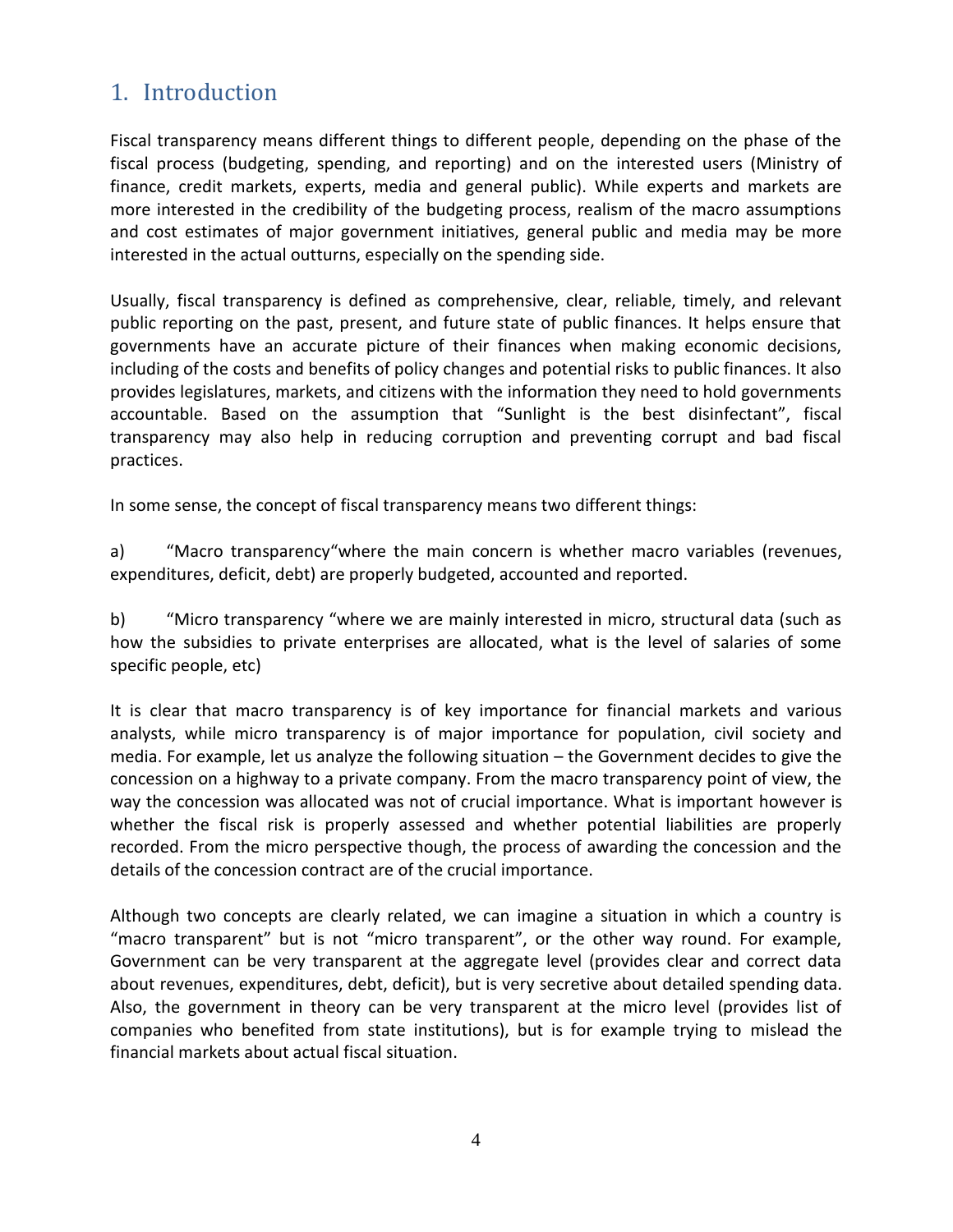So, although in theory such situations are possible, we believe that in practice macro and micro fiscal transparency mostly go together.

In the following pages we will present three international sets of indicators on the fiscal transparency (IMF, OBI and OECD) and then we will discuss these finding from the point of view of Serbia.

# <span id="page-4-0"></span>2. International Standards

### <span id="page-4-1"></span>**2.1. IMF fiscal transparency code**

International Monetary Fund has defined the Fiscal Transparency Code<sup>1</sup> and reviewed it several times over the last years. The last version groups principles into three areas – 1) fiscal reporting, 2) fiscal forecasting and budgeting and 3) fiscal risk analysis and management.

On **Fiscal Reporting**, the main goal is for the fiscal reports to provide a comprehensive, relevant, timely, and reliable overview of the government's financial position and performance. Fiscal reports should provide a comprehensive overview of the fiscal activities of the public sector and its sub-sectors and should cover all entities engaged in public activity according to international standards. In addition, fiscal reports should include a balance sheet of public assets, liabilities, and net worth as well as all public revenues, expenditures, and financing and revenue loss from tax expenditures. All reports (whether in-year or annual) should be published on a regular basis, and in a timely manner. Information in fiscal reports should be relevant, internationally comparable, and internally and historically consistent. Importantly, major revisions to historical fiscal statistics should be disclosed and explained. All forecasts, budgets, and fiscal reports are presented on a comparable basis, with any deviations explained.

Regarding **Fiscal Forecasting and Budgeting**, budgets and their underlying fiscal forecasts should provide a clear statement of the government's budgetary objectives and policy intentions, and comprehensive, timely, and credible projections of the evolution of the public finances. Also, all budget projections are based on comprehensive macroeconomic forecasts, which are disclosed and explained. Budget documentation should include outturns and projections of revenues, expenditures, and financing over the medium term on the same basis as the annual budget. The government should regularly disclose its financial obligations under multi-annual investment projects, and should subject all major projects to cost-benefit analysis and open and competitive tender.

The powers and responsibilities of the executive and legislative branches of government in the budget process should be defined in law, and the budget should be presented, debated, and approved in a timely manner. The legal framework clearly defines the time table for budget

<sup>1</sup> http://www.imf.org/external/np/pp/eng/2014/061614.pdf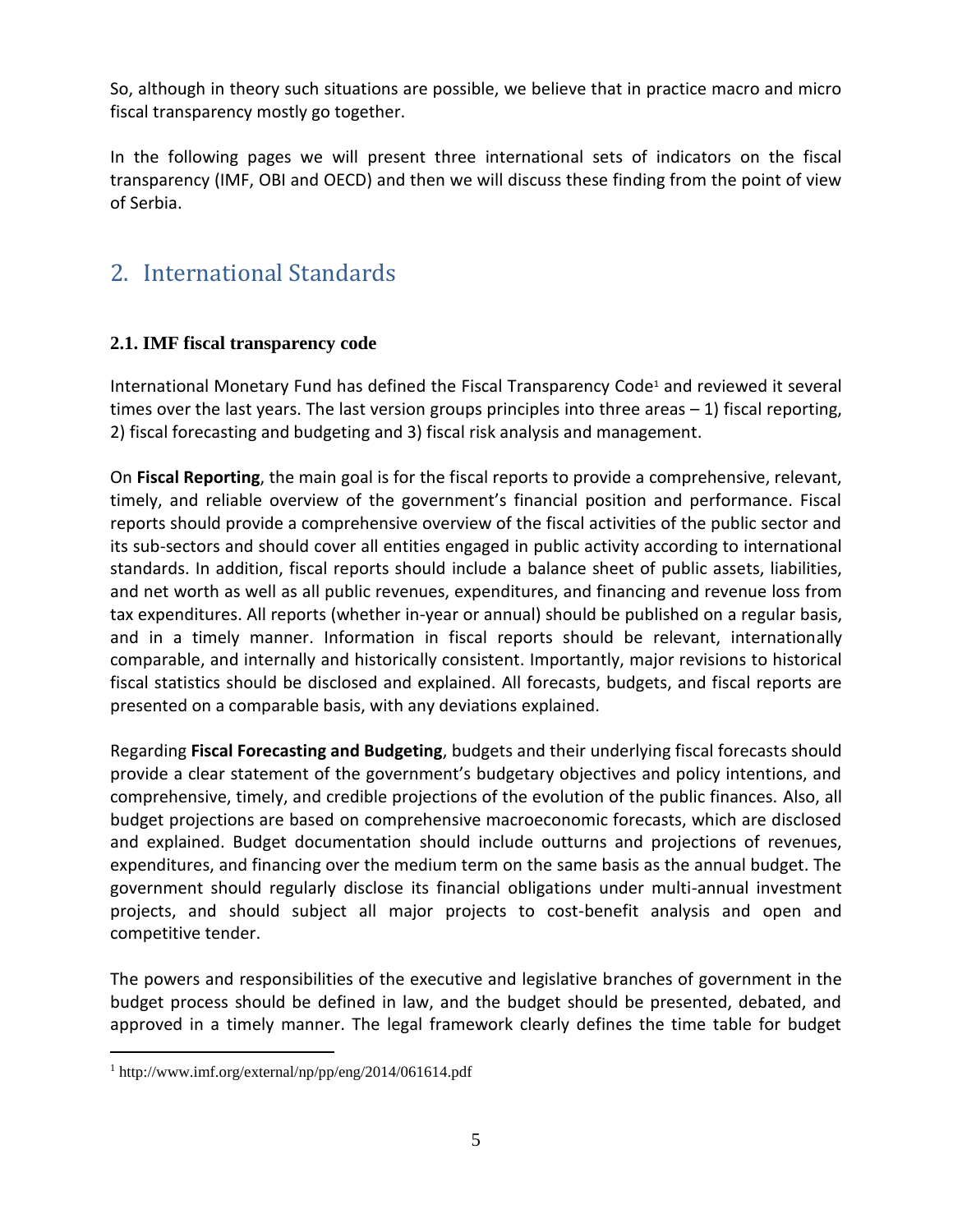preparation and approval, key contents of the budget documentation, and the powers and responsibilities of the executive and legislature in the budget process. The legislature and the public are consistently given adequate time to scrutinize and approve the annual budget. Fiscal forecasts and budgets should be presented in a way that facilitates policy analysis and accountability. The government states and reports on clear and measurable objectives for the public finances. Budget documentation provides information regarding the objectives and results achieved under each major government policy area. The government provides citizens with an accessible summary of the implications of budget policies and an opportunity to participate in budget deliberations.

Economic and fiscal forecasts and budgets should be credible. The government's economic and fiscal forecasts and performance are subject to independent evaluation. Any material changes to the approved budget are authorized by the legislature. Budget documentation and any subsequent updates explain any material changes to the government's previous fiscal forecasts, distinguishing the fiscal impact of new policy measures from the baseline.

**Fiscal Risk Analysis and Management.** Governments should disclose, analyze, and manage risks to the public finances and ensure effective coordination of fiscal decision-making across the public sector. Governments should publish regular summary reports on risks to their fiscal prospects. The government reports on how fiscal outcomes might differ from baseline forecasts as a result of different macroeconomic assumptions. The government provides a regular summary report on the main specific risks to its fiscal forecasts. The government regularly publishes projections of the evolution of the public finances over the long term. Specific risks to the public finances should be regularly monitored, disclosed, and managed.

The budget has adequate and transparent allocations for contingencies that arise during budget execution. Risks relating to major assets and liabilities are disclosed and managed. The government's guarantee exposure is regularly disclosed and authorized by law. Obligations under public-private partnerships are regularly disclosed and actively managed. The government's potential fiscal exposure to the financial sector is analyzed, disclosed, and managed. The government's interest in exhaustible natural resource assets and their exploitation is valued, disclosed, and managed. The potential fiscal exposure to natural disasters and other major environmental risks are analyzed, disclosed, and managed. Fiscal relations and performance across the public sector should be analyzed, disclosed, and coordinated. Comprehensive information on the financial condition and performance of sub-national governments, individually and as a consolidated sector, are collected and published. The government regularly publishes comprehensive information on the financial performance of public corporations, including any quasi-fiscal activity undertaken by them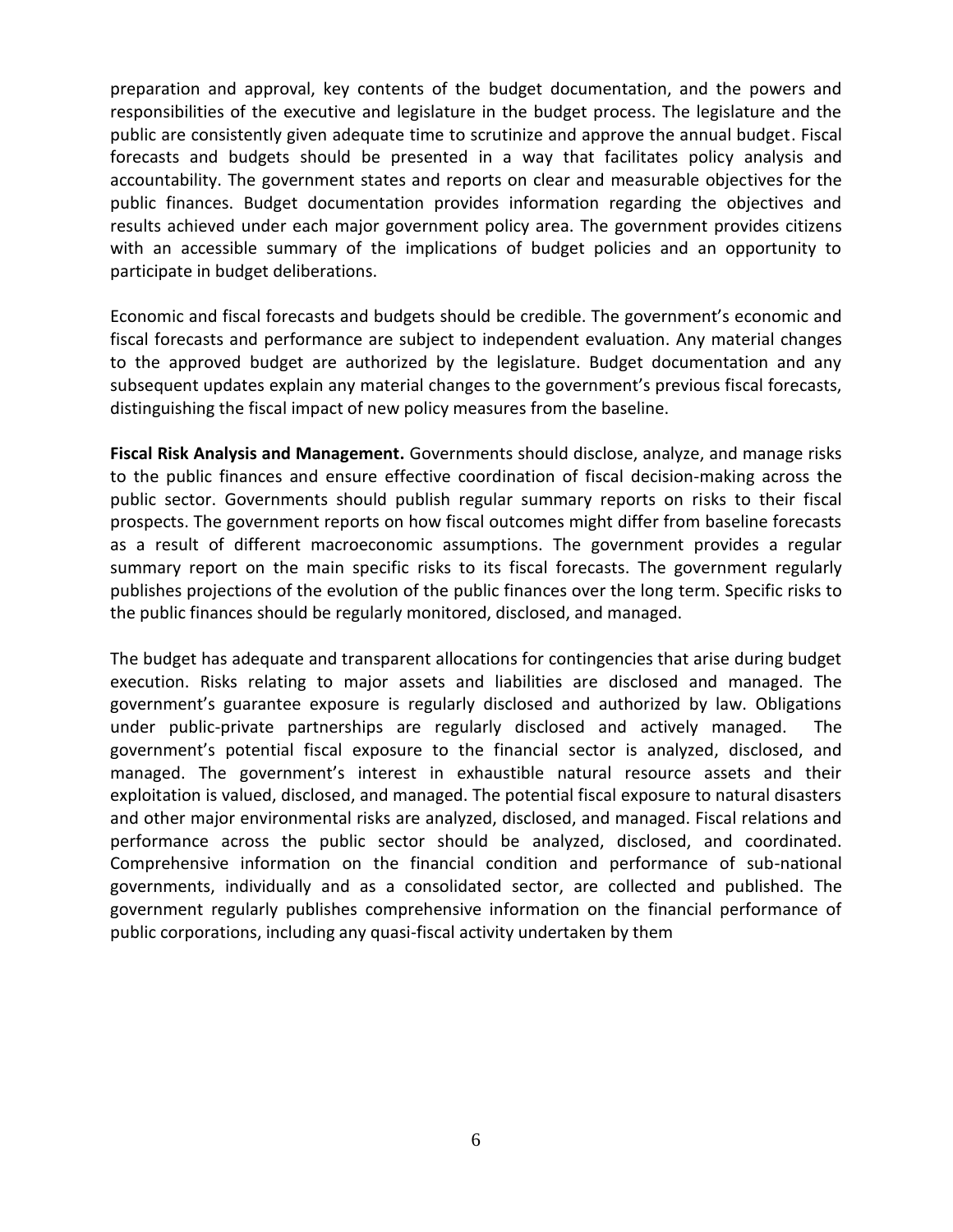### <span id="page-6-0"></span>**2.2. Open Budget Initiative**

Open Budget Initiative<sup>2</sup> is and international survey implemented every two years in about 100 countries in the world. The survey analyzes characteristics of nine typical reports that countries should produce, as well as mandates of oversight institutions.

| <b>Budget Document</b>                         | Available"<br><b>Deadlines</b><br>"Publicly<br>Release<br>for<br><b>Documents</b>                                                                                                                                                                                                                                           | <b>Number</b><br><b>of</b><br>questions per<br>document |
|------------------------------------------------|-----------------------------------------------------------------------------------------------------------------------------------------------------------------------------------------------------------------------------------------------------------------------------------------------------------------------------|---------------------------------------------------------|
| Pre-Budget Statement<br>(PBS)                  | Must be released at least one month before the<br>Executive's Budget Proposal is submitted to the<br>legislature for consideration.                                                                                                                                                                                         | 3                                                       |
| <b>Budget</b><br>Executive's<br>Proposal (EBP) | Ideally should be released at the same time as it is<br>presented to the legislature. At a minimum, it must<br>be released while the legislature is still considering<br>it and before it is approved. In no case would a<br>proposal released after the legislature has approved<br>it be considered "publicly available." | 58                                                      |
| Supporting documents<br>for the EBP            | Must be released at or about the same time of the<br>Executive's Budget Proposal.                                                                                                                                                                                                                                           | 58                                                      |
| Enacted Budget (EB)                            | Must be released no later than three months after<br>the budget is approved by the legislature.                                                                                                                                                                                                                             | $\mathbf{1}$                                            |
| Citizens Budget (CB)                           | If it is a simplified version of the Executive's Budget<br>Proposal, it must be released at the same time as a<br>"publicly available" Executive's Budget Proposal. If it<br>is a simplified version of the Enacted Budget, it must<br>be released at the same time as a "publicly<br>available" the Enacted Budget.        | 4                                                       |
| In-Year Reports (IYRs)                         | Must be released no later than three months after<br>the reporting period ends.                                                                                                                                                                                                                                             | 8                                                       |
| Mid-Year Review (MYR)                          | Must be released no later than three months after<br>the reporting period ends.                                                                                                                                                                                                                                             | 4                                                       |
| Year-End Report (YER)                          | Must be released no later than two years after the<br>end of the fiscal year (the reporting period).                                                                                                                                                                                                                        | 10                                                      |
| Audit Report (AR)                              | Must be released no later than two years after the<br>end of the fiscal year (the reporting period).                                                                                                                                                                                                                        | 7                                                       |

<sup>2</sup> Open Budget Survey 2012, Open budget initiative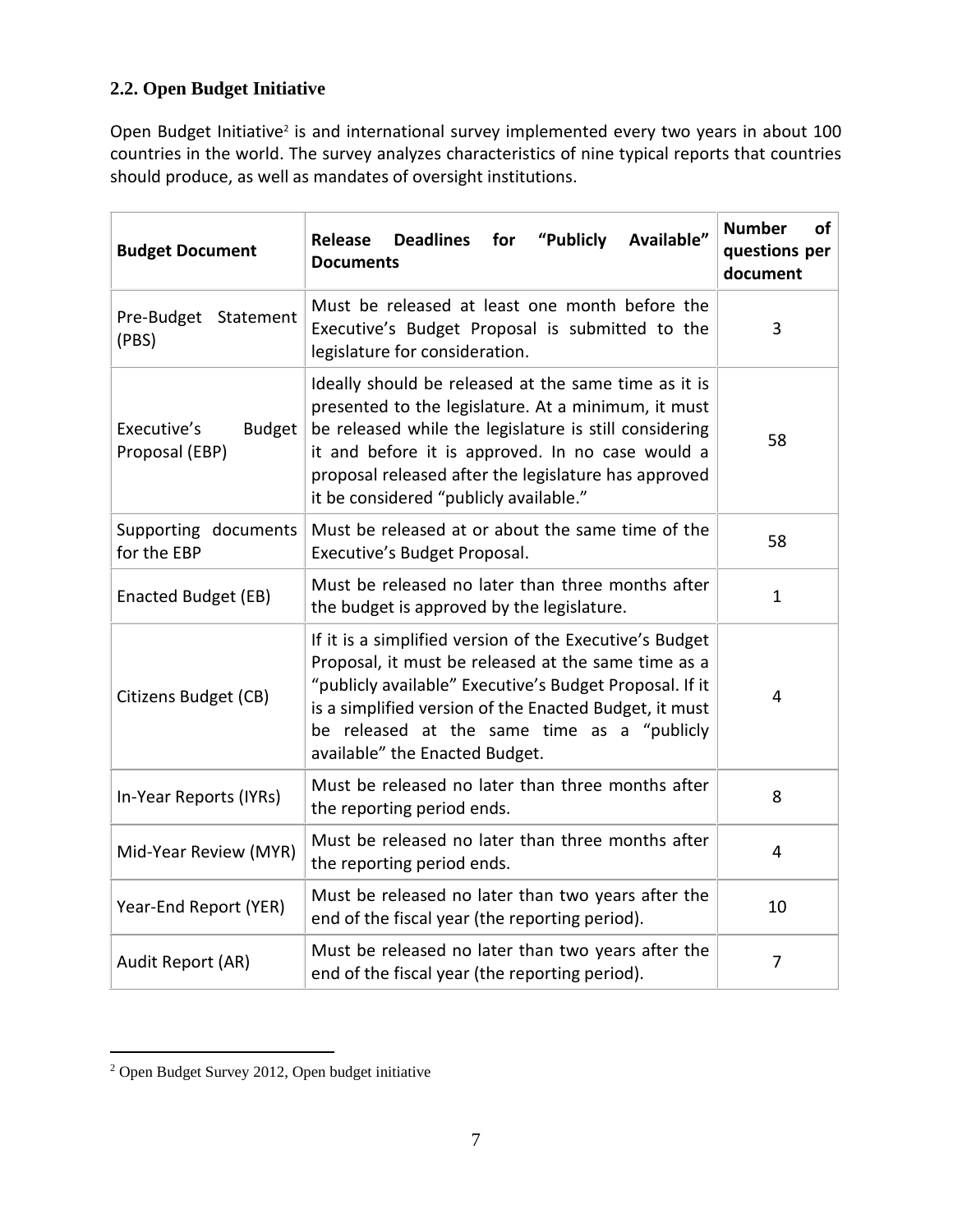Of the 30 survey questions that are not used to calculate the OBI, the majority assess the oversight capacity of legislatures and supreme audit institutions (SAIs), as well as the opportunities for public engagement during the budget process. To gain an overall sense of the "strength" of each of these institutions and the level to which governments include the public in budget decision making and monitoring, the responses to the questions on each — legislatures, SAIs, and public participation  $-$  were averaged. These measures should be used as indicative data only, as the dataset of questions on the legislature, the SAI, and public participation are not as comprehensive as that on public access to information.

Three of the 30 non-OBI questions are not included in any of the overall indicators. Two questions (65 and 72) on In-Year Reports have been added over subsequent rounds of the Survey, so they have not been included in the OBI calculation in order to maintain comparability across time. The response to a question (113) on whether the executive publishes accessible and nontechnical definitions of terms used in the budget and other budget-related documents is also not included in the Open Budget Index.

### <span id="page-7-0"></span>2.3. **OECD Budget Practices for Fiscal Transparency**

The Best Practices<sup>3</sup> are in three parts. Part 1 lists the principal budget reports that governments should produce and their general content. Part 2 describes specific disclosures to be contained in the reports. This includes both financial and non-financial performance information. Part 3 highlights practices for ensuring the quality and integrity of the reports.

### <span id="page-7-1"></span>2.3.1. **Budget reports**

 $\overline{a}$ 

**The budget** is the government's key policy document. It should be comprehensive, encompassing all government revenue and expenditure, so that the necessary trade-offs between different policy options can be assessed. The government's draft budget should be submitted to Parliament far enough in advance to allow Parliament to review it properly. In no case should this be less than three months prior to the start of the fiscal year. The budget should be approved by Parliament prior to the start of the fiscal year. The budget, or related documents, should include a detailed commentary on each revenue and expenditure program.

The budget should include a medium-term perspective illustrating how revenue and expenditure will develop during, at least, the two years beyond the next fiscal year. Similarly, the current budget proposal should be reconciled with forecasts contained in earlier fiscal reports for the same period; all significant deviations should be explained. Comparative information on actual revenue and expenditure during the past year and an updated forecast for the current year should be provided for each program.

<sup>3</sup> OECD best practices for budget transparency, OESC 2001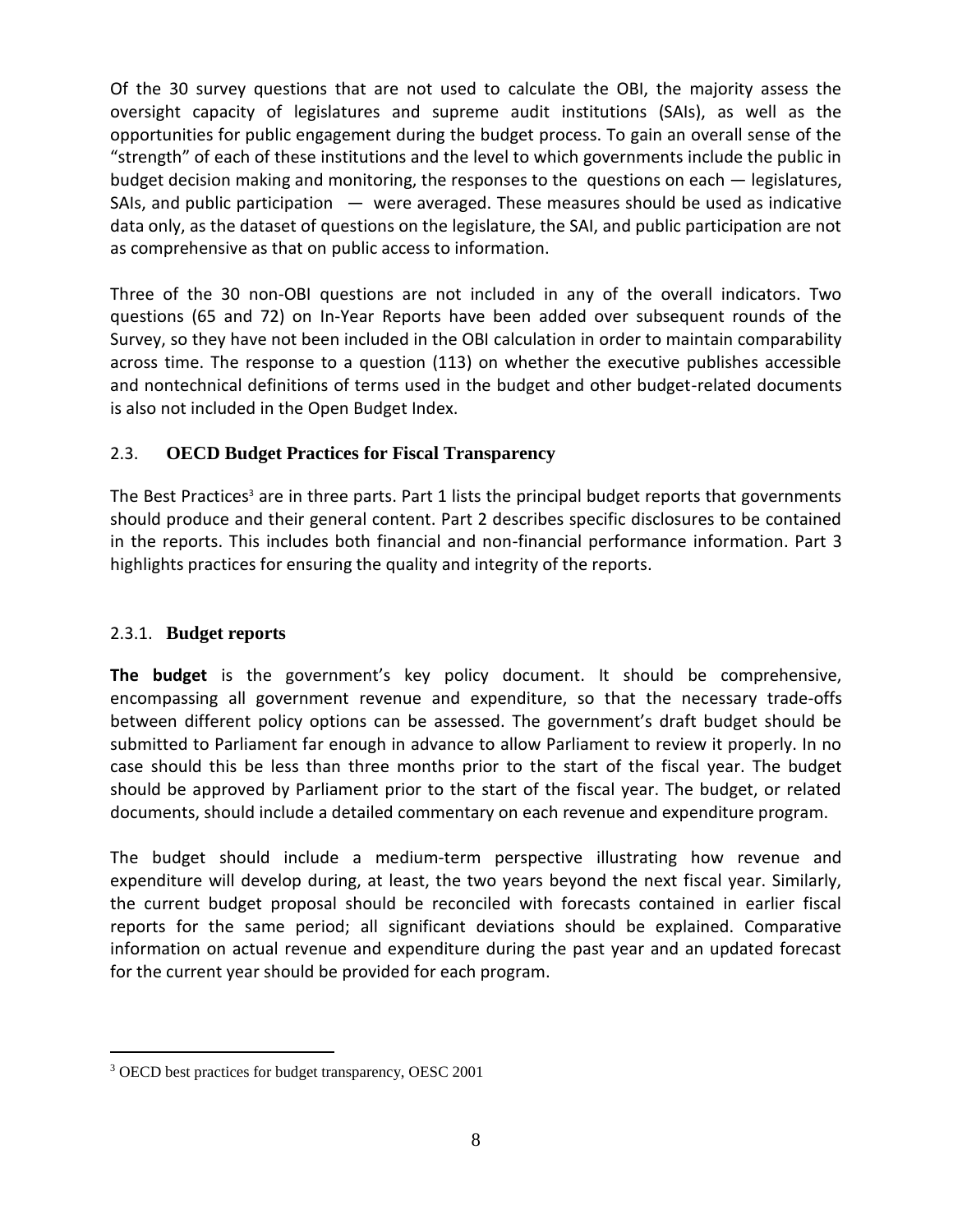Expenditures should be presented in gross terms. Ear-marked revenue and user charges should be clearly accounted for separately. Government should be defined in line with the System of National Accounts (SNA). This definition encompasses the non-commercial activities of government. Specifically, the activities of state-owned enterprises are excluded from this definition. Expenditures should be classified by administrative unit (e.g. ministry, agency). Supplementary information classifying expenditure by economic and functional categories should also be presented.

The budget should contain a comprehensive discussion of the government's financial assets and liabilities, non-financial assets, employee pension obligations and contingent liabilities.

**Pre-budget report** serves to encourage debate on the budget aggregates and how they interact with the economy. As such, it also serves to create appropriate expectations for the budget itself. It should be released no later than one month prior to the introduction of the budget proposal. The report should state explicitly the government's long-term economic and fiscal policy objectives and the government's economic and fiscal policy intentions for the forthcoming budget and, at least, the following two fiscal years. It should highlight the total level of revenue, expenditure, deficit or surplus, and debt.

**Monthly reports** show progress in implementing the budget. They should be released within four weeks of the end of each month. They should contain the amount of revenue and expenditure in each month and year-to-date. A comparison should be made with the forecast amounts of monthly revenue and expenditure for the same period. A brief commentary should accompany the numerical data. If a significant divergence between actual and forecast amounts occurs, an explanation should be made. Expenditures should be classified by major administrative units (e.g., ministry, agency.

**Mid-year report** provides an update on the implementation of the budget, including an updated forecast of the budget outcome for the current fiscal year and, at least, the following two fiscal years. The report should be released within six weeks of the end of the mid-year period. The economic assumptions underlying the budget should be reviewed and the impact of any changes on the budget disclosed. The impact of any other government decisions, or other circumstances, that may have a material effect on the budget should be disclosed.

**Year-end report** is the government's key accountability document. It should be audited by the Supreme Audit Institution and be released within six months of the end of the fiscal year. The year-end report shows compliance with the level of revenue and expenditures authorized by Parliament in the budget. Any in-year adjustments to the original budget should be shown separately. The presentation format of the year-end report should mirror the presentation format of the budget. The year-end report, or related documents, should include non-financial performance information, including a comparison of performance targets and actual results achieved where practicable. Expenditure should be presented in gross terms. Ear-marked revenue and user charges should be clearly accounted for separately. The year-end report should contain a comprehensive discussion of the government's financial assets and financial liabilities, non-financial assets, employee pension obligations and contingent liabilities.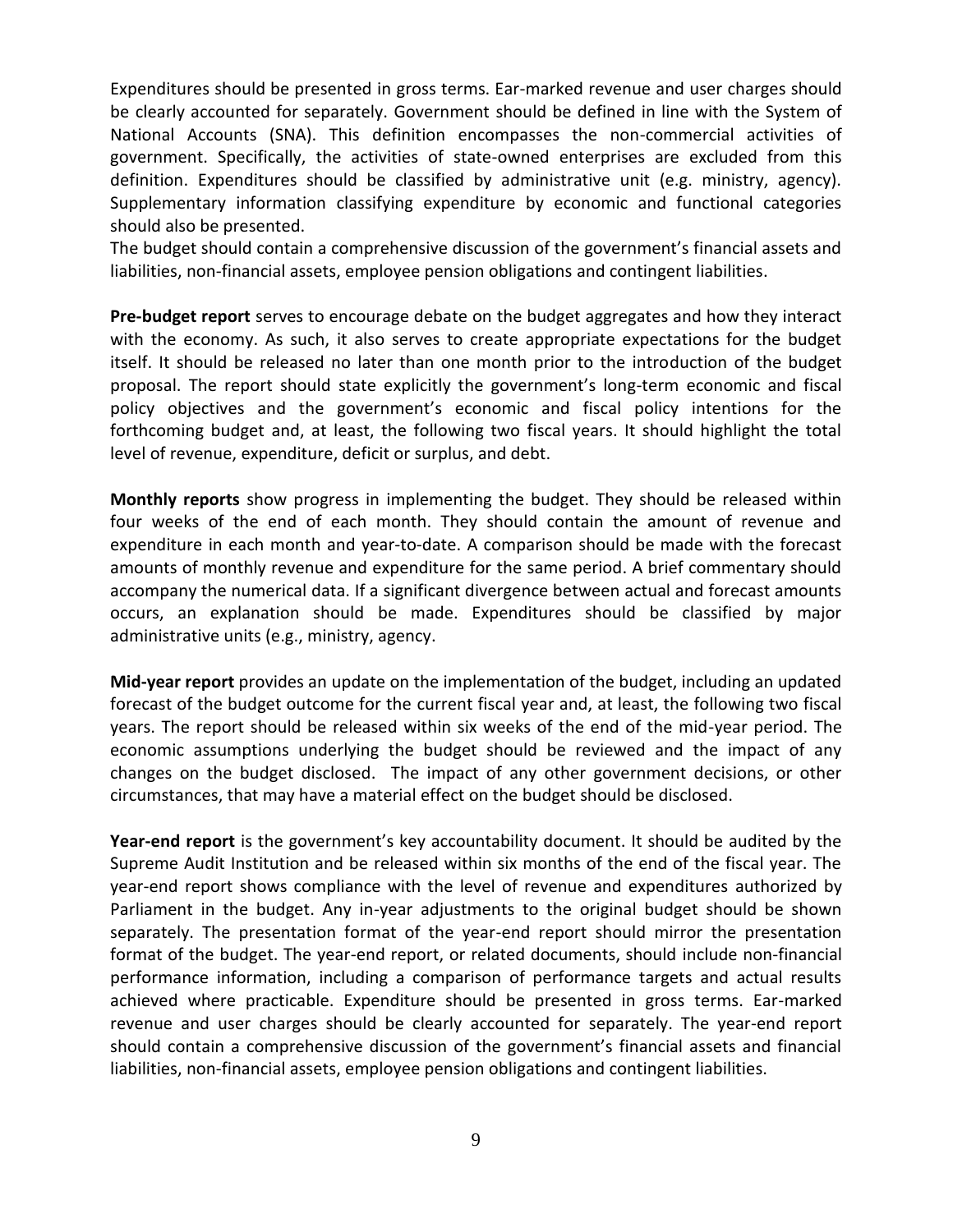**Pre-election report** serves to illuminate the general state of government finances immediately before an election. This fosters a more informed electorate and serves to stimulate public debate. The feasibility of producing this report may depend on constitutional provisions and electoral practices. Optimally, it should be released no later than two weeks prior to elections. The report should contain the same information as the mid-year report.

**Long-term report** assesses the long-term sustainability of current government policies. It should be released at least every five years, or when major changes are made in substantive revenue or expenditure programs. The report should assess the budgetary implications of demographic change, such as population ageing and other potential developments over the long-term (10-40 years). All key assumptions underlying the projections contained in the report should be made explicit and a range of plausible scenarios presented.

### <span id="page-9-0"></span>**2.3.2. Specific disclosures**

**Economic assumptions** should be disclosed explicitly. This includes the forecast for GDP growth, the composition of GDP growth, the rate of employment and unemployment, the current account, inflation and interest rates (monetary policy).Deviations from the forecast of the key economic assumptions underlying the budget are the government's key fiscal risk. A sensitivity analysis should be made of what impact changes in the key economic assumptions would have on the budget.

**Tax expenditures** are the estimated costs to the tax revenue of preferential treatment for specific activities. The estimated cost of key tax expenditures should be disclosed as supplementary information in the budget. To the extent practicable, a discussion of tax expenditures for specific functional areas should be incorporated into the discussion of general expenditures for those areas in order to inform budgetary choices.

**Financial liabilities and financial assets** should be disclosed in the budget, the mid-year report, and the year-end report. Monthly borrowing activity should be disclosed in the monthly reports, or related documents. Borrowings should be classified by the currency denomination of the debt, the maturity profile of the debt, whether the debt carries a fixed or variable rate of interest, and whether it is callable. Financial assets should be classified by major type, including cash, marketable securities, investments in enterprises and loans advanced to other entities. Investments in enterprises should be listed individually. Loans advanced to other entities should be listed by major category reflecting their nature; historical information on defaults for each category should be disclosed where available. Financial assets should be valued at market value. Debt management instruments, such as forward contracts and swaps, should be disclosed. In the budget, a sensitivity analysis should be made showing what impact changes in interest rates and foreign exchange rates would have on financing costs.

**Non-financial assets**, including real property and equipment, should be disclosed. Non-financial assets will be recognized under full accrual-based accounting and budgeting. This will require the valuation of such assets and the selection of appropriate depreciation schedules. The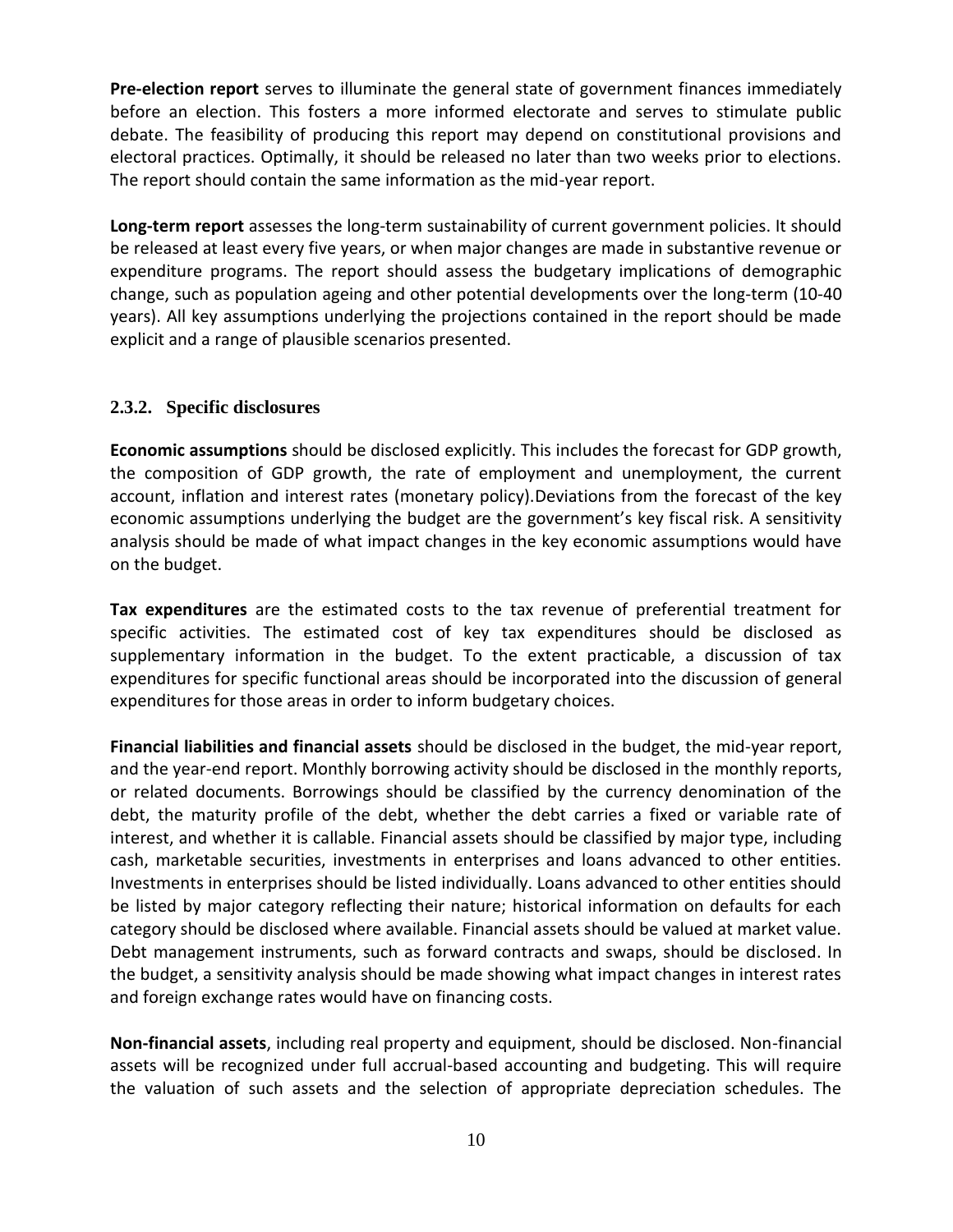valuation and depreciation methods should be fully disclosed. Where full accrual basis is not adopted, a register of assets should be maintained and summary information from this register provided in the budget, the mid-year report and the year-end report.

**Contingent liabilities** are liabilities whose budgetary impact is dependent on future events which may or may not occur. Common examples include government loan guarantees, government insurance programs, and legal claims against the government. All significant contingent liabilities should be disclosed in the budget, the mid-year report and the annual financial statements. Where feasible, the total amount of contingent liabilities should be disclosed and classified by major category reflecting their nature; historical information on defaults for each category should be disclosed where available. In cases where contingent liabilities cannot be quantified, they should be listed and described.

### <span id="page-10-0"></span>**2.3.3. Integrity, control and accountability**

A summary of relevant **accounting policies** should accompany all reports. These should describe the basis of accounting applied (e.g. cash, accrual) in preparing the reports and disclose any deviations from generally accepted accounting practices. The same accounting policies should be used for all fiscal reports. If a change in accounting policies is required, then the nature of the change and the reasons for the change should be fully disclosed. Information for previous reporting periods should be adjusted, as practicable, to allow comparisons to be made between reporting periods.

A dynamic system of **internal financial controls**, including internal audit, should be in place to assure the integrity of information provided in the reports. Each report should contain a statement of responsibility by the finance minister and the senior official responsible for producing the report. The minister certifies that all government decisions with a fiscal impact have been included in the report. The senior official certifies that the Finance Ministry has used its best professional judgment in producing the report.

The year-end report should be **audited** by the Supreme Audit Institution in accordance with generally accepted auditing practices. Audit reports prepared by the Supreme Audit Institution should be scrutinized by Parliament.

**Parliament** should have the opportunity and the resources to effectively examine any fiscal report that it deems necessary. All fiscal reports referred to in these Best Practices should be made publicly available. This includes the availability of all reports free of charge on the Internet. The Finance Ministry should actively promote an understanding of the budget process by individual citizens and non-governmental organizations.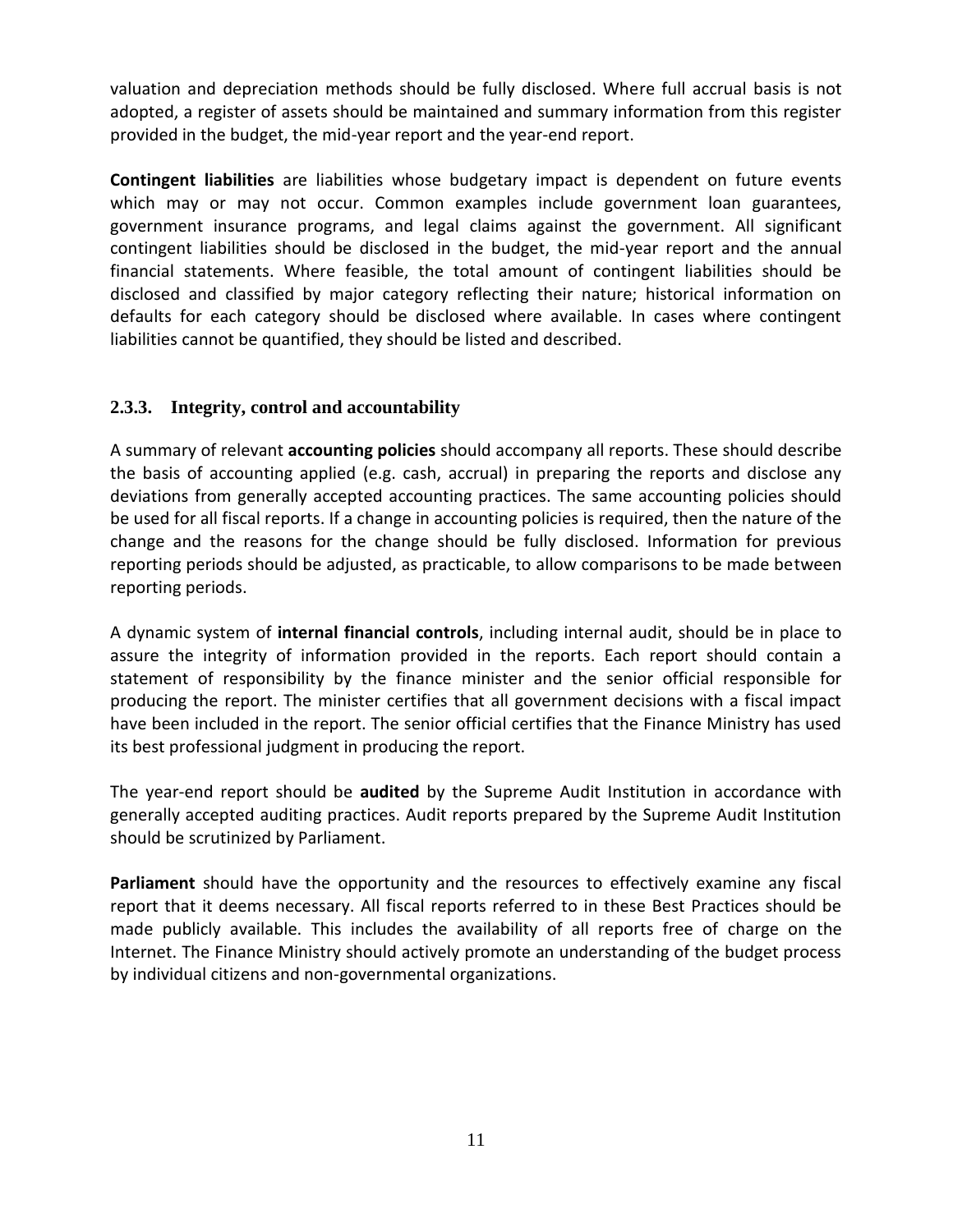# <span id="page-11-0"></span>3. Fiscal Transparency in Serbia

Serbia is clearly not fully compliant with many of these principles and recommendations. For example, for more than 10 years the Parliament has not adopted Final Account of the Budget, although they have regularly been prepared and submitted to the Parliament. Also, document such as Citizen's Budget has never been prepared. Accounting practices are to some extent aligned with international best practices, but not always. Many subsidies have been recorded as either net lending (and accounted as expenses), although they will never be paid back, and some other subsidies have been recorded as acquiring financial assets, where no actual assets have been acquired. Also, budget calendar is in most years not respected – the last Fiscal Strategy (a pre-budget document) has been adopted after the budget.

However, the situation has been mostly improving over the last ten years. Most recently, the government has agreed to stop the practice of hiding some expenditures as a below the line acquiring of financial assets. Namely, over the last several years some expenditure (payment of activated guarantees, bank resolution costs and some other subsidies) has not been included in expenditures (and, therefore, deficit).

### <span id="page-11-1"></span>**3.1. Budget Calendar**

Serbian legal system is mostly in line with international practices regarding the timing of adoption of various documents. Namely, the Budget System Law<sup>4</sup> envisages the following **budget calendar**:

February 15<sup>th</sup> - Minister gives the instruction to propose priority funding areas for budget users which include medium-term priorities for public investment.

March 15<sup>th</sup> - direct beneficiaries of the Budget of the Republic of Serbia based on the instructions of the Minister send proposals for determining priority areas of funding for the budget and for the next two fiscal years.

April 15<sup>th</sup> - Minister in cooperation with the ministries and institutions responsible for economic policy and economic system submits to the Government for consideration prior fiscal strategy, which includes economic and fiscal policy of the government with budget projections for the next two fiscal years.

April 25<sup>th</sup> - Government approves the Minister to prepare a draft fiscal strategy that includes concrete decisions on priority areas of financing, which include medium-term priorities for public investment;

<sup>4</sup> Budget System Law (Zakon o budzetskom sistemu)

http://www.paragraf.rs/propisi/zakon\_o\_budzetskom\_sistemu.html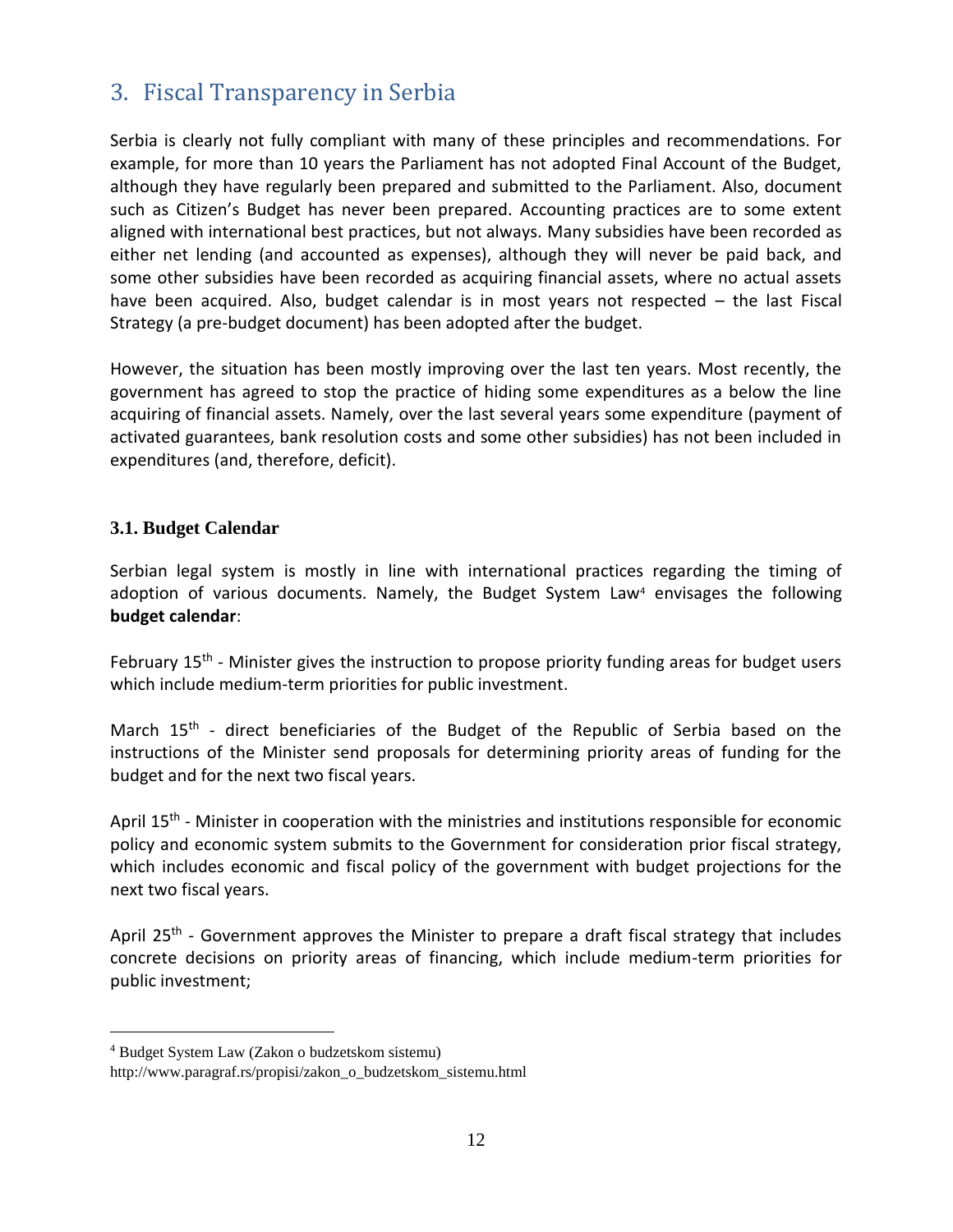April 30<sup>th</sup> - the Minister shall submit the draft Fiscal Strategy to the Fiscal Council.

May 15<sup>th</sup> - Fiscal Council gives its opinion on the draft Fiscal Strategy.

June 1<sup>st</sup> - the Minister submits the draft Fiscal Strategy to the Government for adoption.

June 15<sup>th</sup> - The government adopts a fiscal strategy and submits it to the National Assembly for consideration.

June 30<sup>th</sup> - The National Assembly submits comments and recommendations to the Government in respect of the fiscal strategy.

July 5<sup>th</sup> - the Minister submits the guidelines for preparing the draft budget of the Republic of Serbia. Also, the Minister submits the guidelines for preparing decisions on the budget to local authorities, as well as the fiscal strategy of organizations for mandatory social insurance.

September 1st - direct beneficiaries of the Budget of the Republic of Serbia and organizations for mandatory social insurance submit their proposed medium-term plan and financial plan to the Ministry.

October 1<sup>st</sup> - At the recommendation of the Minister, the Government adopts the revised fiscal strategy, with information on financial and other effects of new policies, taking into account updated macroeconomic framework.

October 5<sup>th</sup> - Government submits revised fiscal strategy to the Parliament

October 15<sup>th</sup> - Minister submits to the Government a draft law on the Budget of the Republic of Serbia, draft decisions on giving consent to financial plans of organizations for mandatory social insurance to financial plans of organizations for mandatory social insurance.

November 1<sup>st</sup> - The government approves the Draft Law on the Budget of the Republic of Serbia and submits it to the National Assembly, together with proposals of decisions granting consent to financial plans of organizations for mandatory social insurance and financial plans of organizations for mandatory social insurance.

December 15<sup>th</sup> - The National Assembly passes a law on the Budget of the Republic of Serbia and decisions on giving consent to financial plans of organizations for mandatory social insurance.

### <span id="page-12-0"></span>**3.2. Fiscal Strategy**

 $\overline{a}$ 

Government of Serbia adopts a document called **Fiscal Strategy**, which contains most of the needed information. The Table of contents is as follows<sup>5</sup>:

<sup>5</sup> Fiscal Strategy for 2015 with projections for 2016 and 2017, Ministry of Finance of Serbia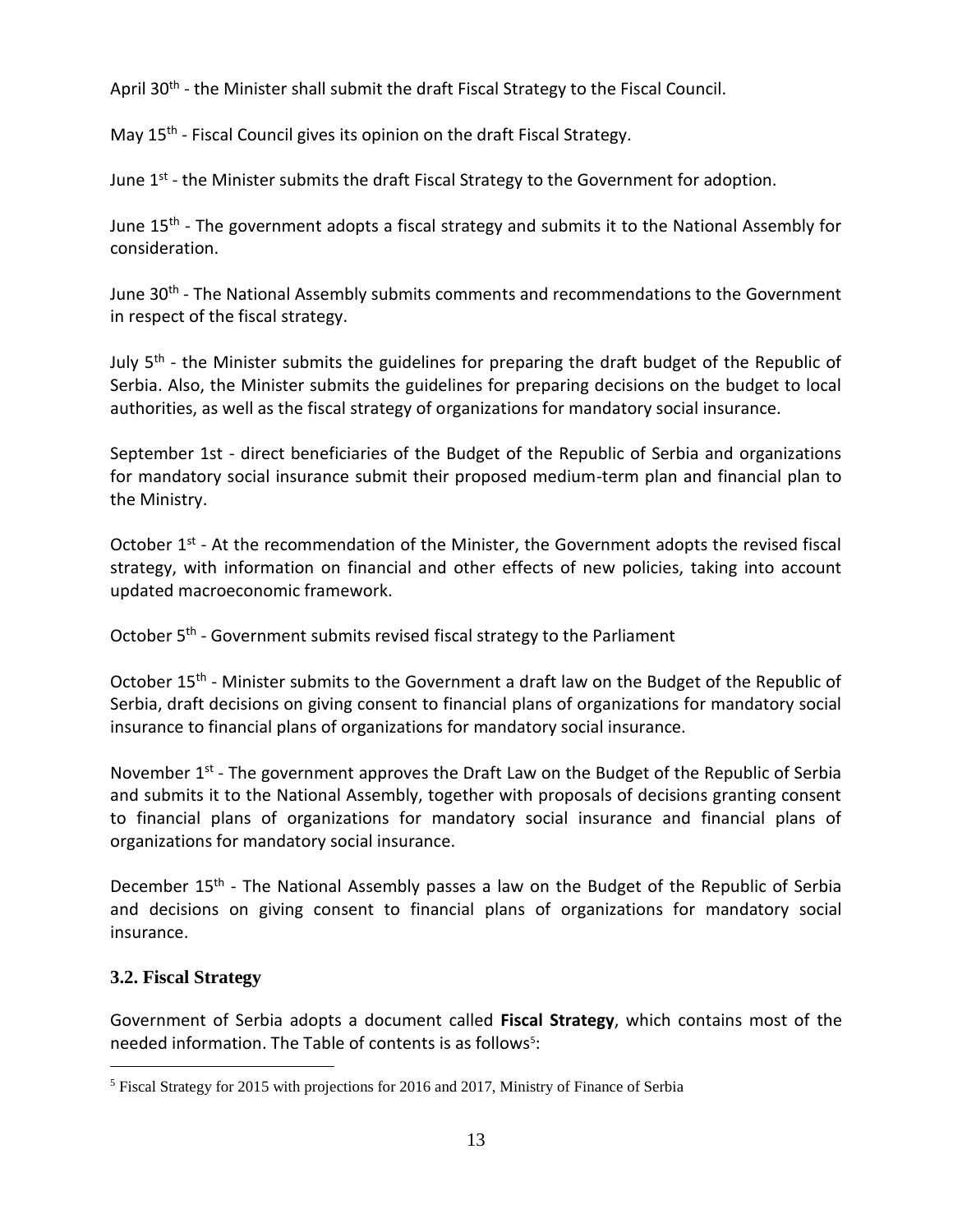#### **I Macroeconomic Framework for the Period 2015 -17**

- 1. General framework and main objectives and guidelines of the economic policy
- 2. Economic Trends and Prospects for the Period 2015-2017
	- 2.1. Assessment of the International Economic Environment
	- 2.2. Current Macroeconomic Developments and Prospects in 2014
	- 2.3. Projection of Macroeconomic Indicators for the Period 2015-2017
	- 2.4. Risks for the Realization of Projections

#### **II Fiscal Framework for the Period 2015 to 2017**

- 1. Medium-term Fiscal Policy Objectives
- 2. Fiscal Framework for the Period 2015 to 2017
	- 2.1. Fiscal Developments in 2013 and 2014
	- 2.2. Fiscal Projections for the Period 2015 to 2017
	- 2.3. Debt Reduction Program
	- 2.4. Fiscal Risks
	- 2.5. Cyclically Adjusted Fiscal Balance

### **III Public Debt Management Strategy for the Period 2015 to 2017**

- 1. Public Debt Balance and Structure from the End of 2011 to October 2014
- 2. Projection of General Government Public Debt in the Period 2014-2017
- 3. Financial Risks and Public Debt

### **IV Structural Reforms in the Period 2015 - 2017**

- 1. Structural Reforms of Real Sector
- 2. Structural Reforms of Public Sector

The main problem is that the strategy is almost never adopted in accordance with the fiscal calendar. Namely, budget calendar envisages adoption of the draft strategy in spring for the next calendar year and then revision of the strategy in the autumn, prior to the adoption of the budget by the Government. However, for the past 6 or 7 years this calendar was not respected. Sometimes, the explanation was elections and sometimes it was the fact that the Government did not really want to share the future fiscal measures with the general public.

Another problem is that Fiscal Strategy does not present data at all by the level of government; it just contains data for the General Government.

### <span id="page-13-0"></span>**3.3. Budget Document**

**Executive Budgets' proposal** is adopted in the form of the Draft Budget Law and is adopted by the Government. The document itself does not contain any analytical and/or discussions, but these are present in the accompanying document called Justification.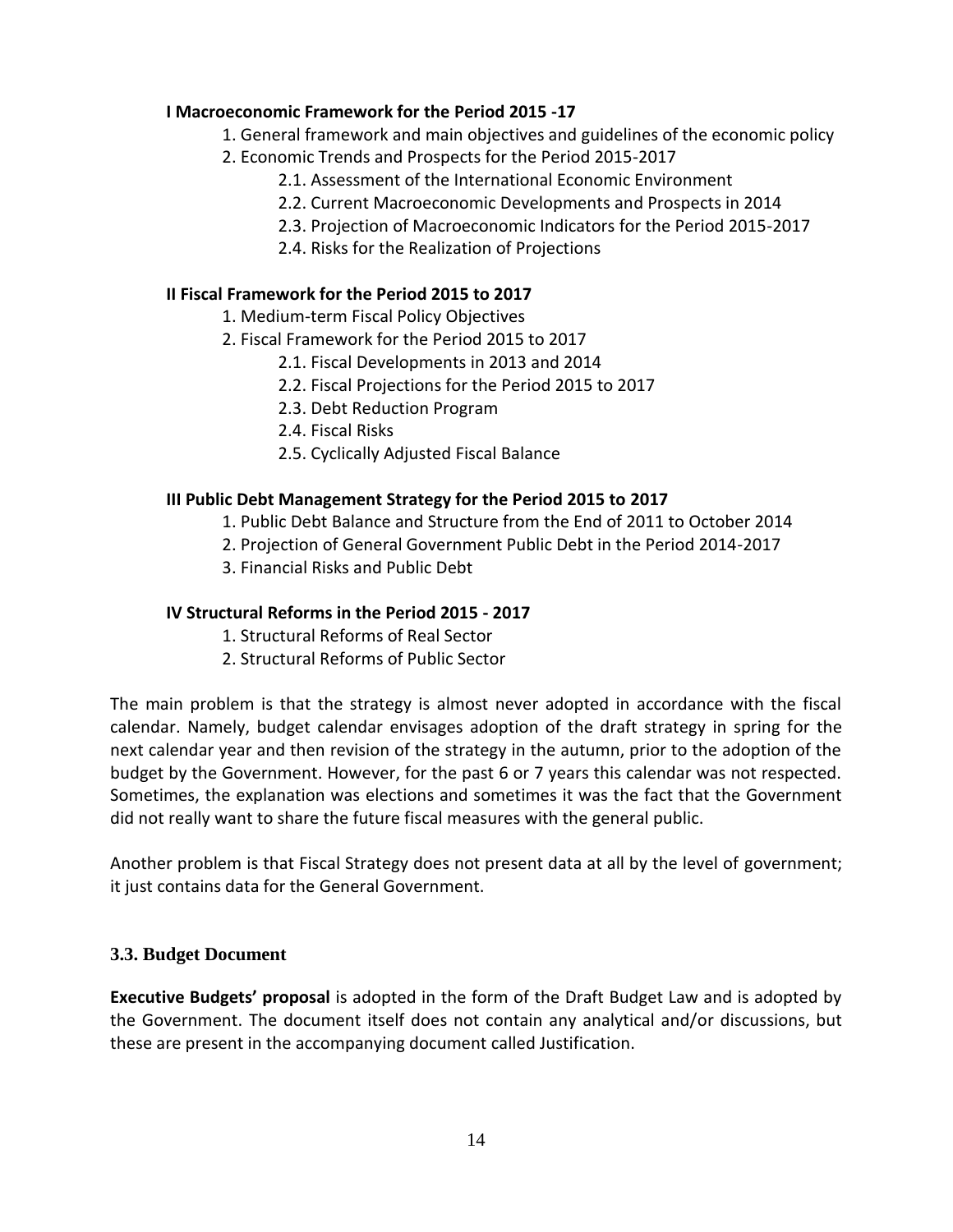Executive budget proposal (as well as the adopted Budget<sup>6</sup>) presents data in the economic, functional and program classification. The example is given below:

| Razdeo | Glava          | Program | Funkcija | Programska<br>aktivnost/<br>Projekat | Ekonomska<br>klasifi-<br>kacija | <b>OPIS</b>                                                                       | Ukupna sredstva |
|--------|----------------|---------|----------|--------------------------------------|---------------------------------|-----------------------------------------------------------------------------------|-----------------|
| 1      | $\overline{2}$ | 3       | 4        | 5                                    | 6                               | 7                                                                                 | 8               |
| 1      |                |         |          |                                      |                                 | <b>NARODNA SKUPŠTINA</b>                                                          | 1,781,786,000   |
|        |                |         |          |                                      |                                 | Izvori finansirania za razdeo 1                                                   |                 |
|        |                |         |          |                                      | 01                              | Prihodi iz budžeta                                                                | 1,781,786,000   |
|        | 1.0            |         |          |                                      |                                 | <b>NARODNA SKUPŠTINA</b>                                                          | 611,428,000     |
|        |                |         |          |                                      |                                 | Izvori finansiranja za glavu 1.0                                                  |                 |
|        |                |         |          |                                      | 01                              | Prihodi iz budžeta                                                                | 611,428,000     |
|        |                | 2101    |          |                                      |                                 | Politički sistem                                                                  | 611.428.000     |
|        |                |         | 110      |                                      |                                 | Izvršni i zakonodavni organi, finansijski i fiskalni poslovi i<br>spoljni poslovi | 611,428,000     |
|        |                |         |          | 0001                                 |                                 | Vršenje poslaničke funkcije                                                       | 611.428.000     |
|        |                |         |          |                                      | 411                             | Plate, dodaci i naknade zaposlenih (zarade)                                       | 275,000,000     |
|        |                |         |          |                                      | 412                             | Socijalni doprinosi na teret poslodavca                                           | 49,226,000      |
|        |                |         |          |                                      | 413                             | Naknade u naturi                                                                  | 1,000,000       |
|        |                |         |          |                                      | 414                             | Socijalna davanja zaposlenima                                                     | 1.000.000       |
|        |                |         |          |                                      | 415                             | Naknade troškova za zaposlene                                                     | 5,000,000       |
|        |                |         |          |                                      | 417                             | Poslanički dodatak                                                                | 130.000.000     |
|        |                |         |          |                                      | 421                             | Stalni troškovi                                                                   | 100,000         |
|        |                |         |          |                                      | 422                             | Troškovi putovanja                                                                | 150,000,000     |
|        |                |         |          |                                      | 423                             | Usluge po ugovoru                                                                 | 100,000         |
|        |                |         |          |                                      | 482                             | Porezi, obavezne takse i kazne i penali                                           | 1.000           |
|        |                |         |          |                                      | 483                             | Novčane kazne i penali po rešeniu sudova                                          | 1.000           |

In addition to detailed breakdown of expenditures, the Budget document provides a summary of revenues and expenditures as well as calculation of financing needs.

The summary statement of expected revenues also exists, but it can be argued that level of details should be higher. For example, VAT (value added tax) is only given in net terms, although it should probably also present gross terms and VAT refunds.

### <span id="page-14-0"></span>**3.4. In year reporting**

 $\overline{a}$ 

Serbian government does not prepare mid-year or quarterly reports, but does prepare monthly reports on general and republican level, which are usually published between 2 and 4 weeks after the month ends<sup>7</sup>. Also, Ministry of Finance also prepares a monthly Public Finance Bulletin, which is published with delay of few months.

Monthly public finance reports consist of five separate reports:

- 1. [Basic macroeconomic indicators](http://www.mfin.gov.rs/UserFiles/File/tabele/2015%20februar/Tabela%201-Osnovni%20makroekonomski%20indikatori-decembar-ENG.xlsx)
- 2. [Revenues and expenditures of republican budget according to Budget Law](http://www.mfin.gov.rs/UserFiles/File/tabele/2015%20februar/Table%202%20Budget.xlsx)
- 3. [Consolidated general government 2005 -](http://www.mfin.gov.rs/UserFiles/File/tabele/2015%20februar/Table%203%20Consolidated%20General%20Government.xlsx) 2015

<sup>6</sup> Budget Law for 2015 (Zakon o budzetu za 2015. godinu)

<sup>7</sup> http://www.mfin.gov.rs/pages/article.php?id=9814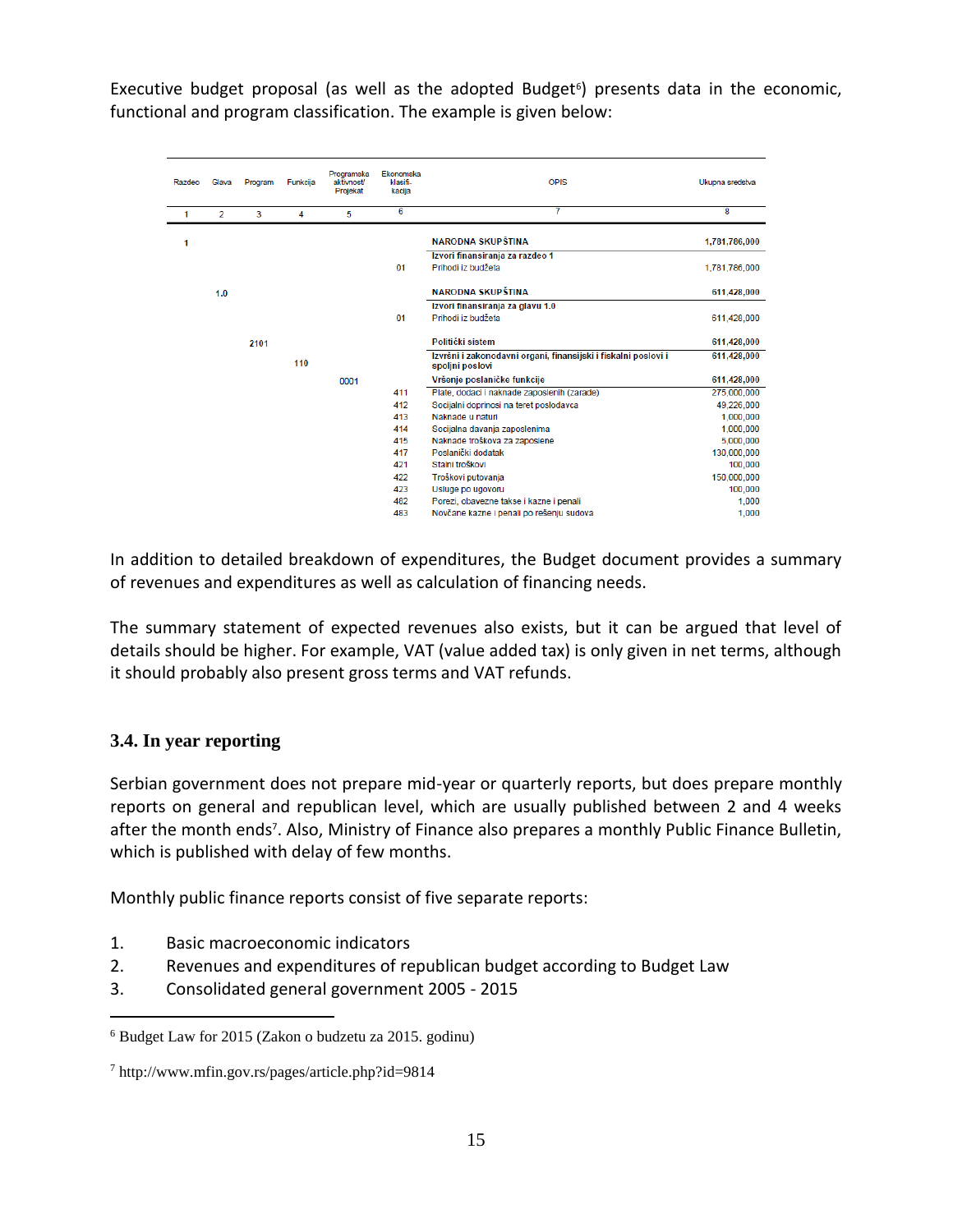- 4. [Consolidated general government, by levels of government](http://www.mfin.gov.rs/UserFiles/File/tabele/2015%20februar/Table%204%20Consolidated%20General%20Government%20by%20Levels.xlsx)<br>5. Public debt of Republic of Serbia in the period 2000 Januar
- 5. [Public debt of Republic of Serbia in the period 2000 -](http://www.mfin.gov.rs/UserFiles/File/tabele/2015%20februar/Table%205%20Public%20debt.xlsx) January 2015

Monthly report of the Republican Budget contains data on revenues and expenditures only on a much aggregated level.

| <b>Budget Revenues and Expenditures</b>    |
|--------------------------------------------|
| <b>I BUDGET REVENUES</b>                   |
| 1.Tax revenues                             |
| Personal income tax                        |
| Corporate income tax                       |
| Value added tax                            |
| <b>Excises</b>                             |
| Customs                                    |
| Other tax revenues                         |
| 2. Non-tax revenues                        |
| of which: interest collected               |
| 3.Grants                                   |
|                                            |
| <b>II BUDGET EXPENDITURES</b>              |
| 1. Current expenditures                    |
| <b>Expenditure for employees</b>           |
| Purchase of goods and services             |
| Interest payment                           |
| <b>Subsidies</b>                           |
| Grants to international organizations      |
| Transfers to other levels of government    |
| Transfers to social security funds         |
| Social assistance from the budget          |
| Other current expenditures                 |
| 2. Capital expenditures                    |
| 3. Net lending                             |
| 4. Activated guarantees*                   |
|                                            |
| <b>III BUDGET SURPLUS/DEFICIT (I - II)</b> |
| <b>IV PRIMARY SURPLUS/DEFICIT</b>          |
| <b>Financing</b>                           |
| <b>V PROCEEDS</b>                          |
| 1. Privatization                           |
| 2. Receipts from repayment of loans        |
| 3. Domestic borrowing                      |
| 4. Foreign borrowing                       |
| <b>VI EXPENSES</b>                         |
| 1. Debt repayment to domestic creditors    |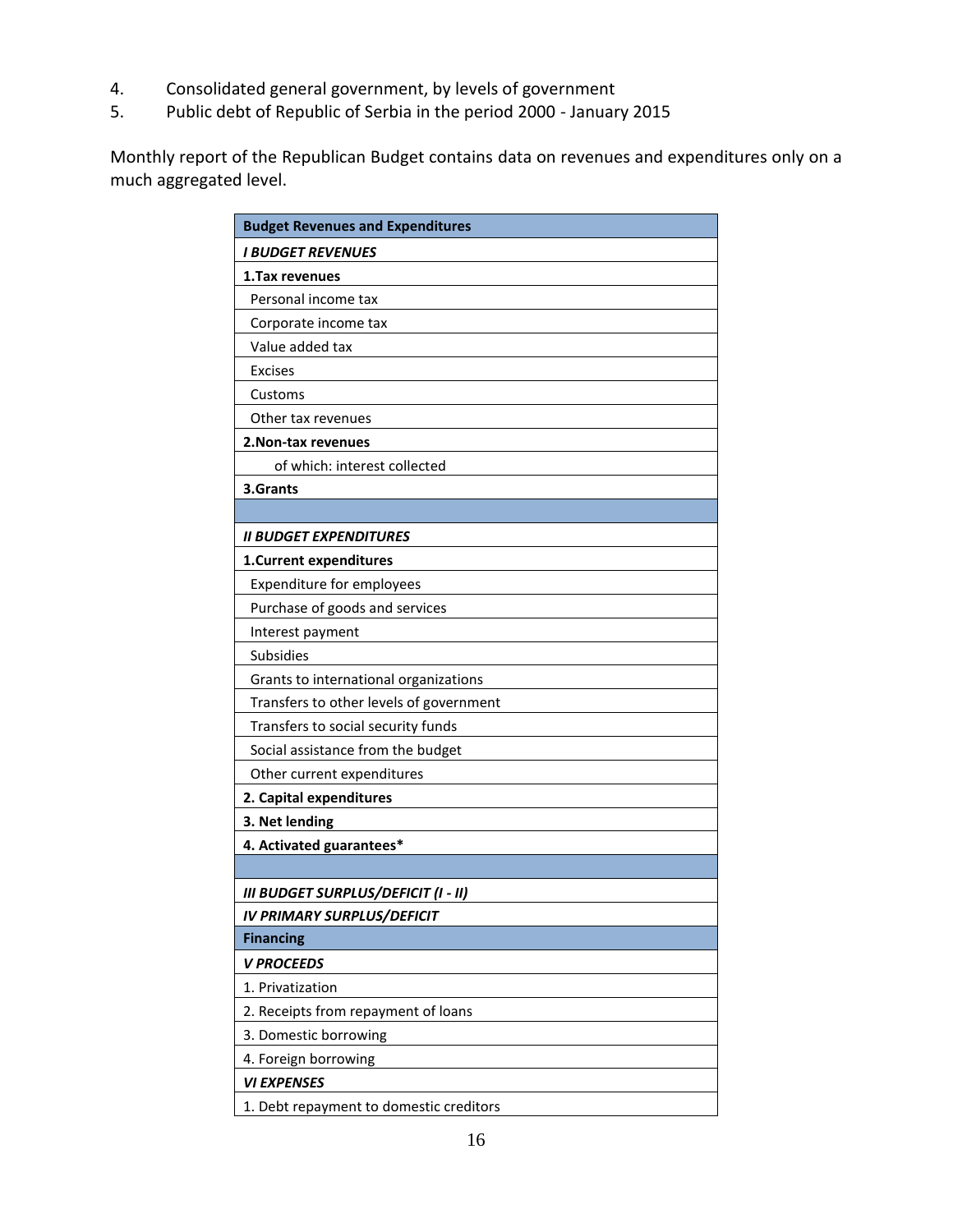2. Debt repayment to foreign creditors

3. Acqusition of financial assets

*VII NET CHANGE IN STOCK OF CASH (III + V - VI)*

```
VIII NET FINANCING (V - VI - VII = - III)
```
Similar table is produced monthly at the General Government level:

| I PUBLIC REVENUES (incl. Grants)     |
|--------------------------------------|
| 1. Current revenues                  |
| 1.1. Tax revenues                    |
| Personal insome tax                  |
| Wage tax                             |
| Other personal income tax            |
| Corporate income tax                 |
| Value added tax                      |
| VAT domestic                         |
| VAT imports                          |
| Other                                |
| <b>Excises</b>                       |
| Excises on petroleum                 |
| Excises on tobacco                   |
| Other                                |
| Customs                              |
| Other tax revenues                   |
| Social contributions                 |
| 1.2. Non-tax revenues                |
| 2. Grants                            |
|                                      |
| <b>II PUBLIC EXPENDITURES</b>        |
| 1. Current expenditures              |
| <b>Expenditures for employees</b>    |
| Purchase of goods and services       |
| Interest payment                     |
| <b>Subsidies</b>                     |
| Social grants and transfers          |
| of which: Pensions                   |
| Contributions for unemployed persons |
| Sick leave                           |
| Social assistance                    |
| Other transfers to households        |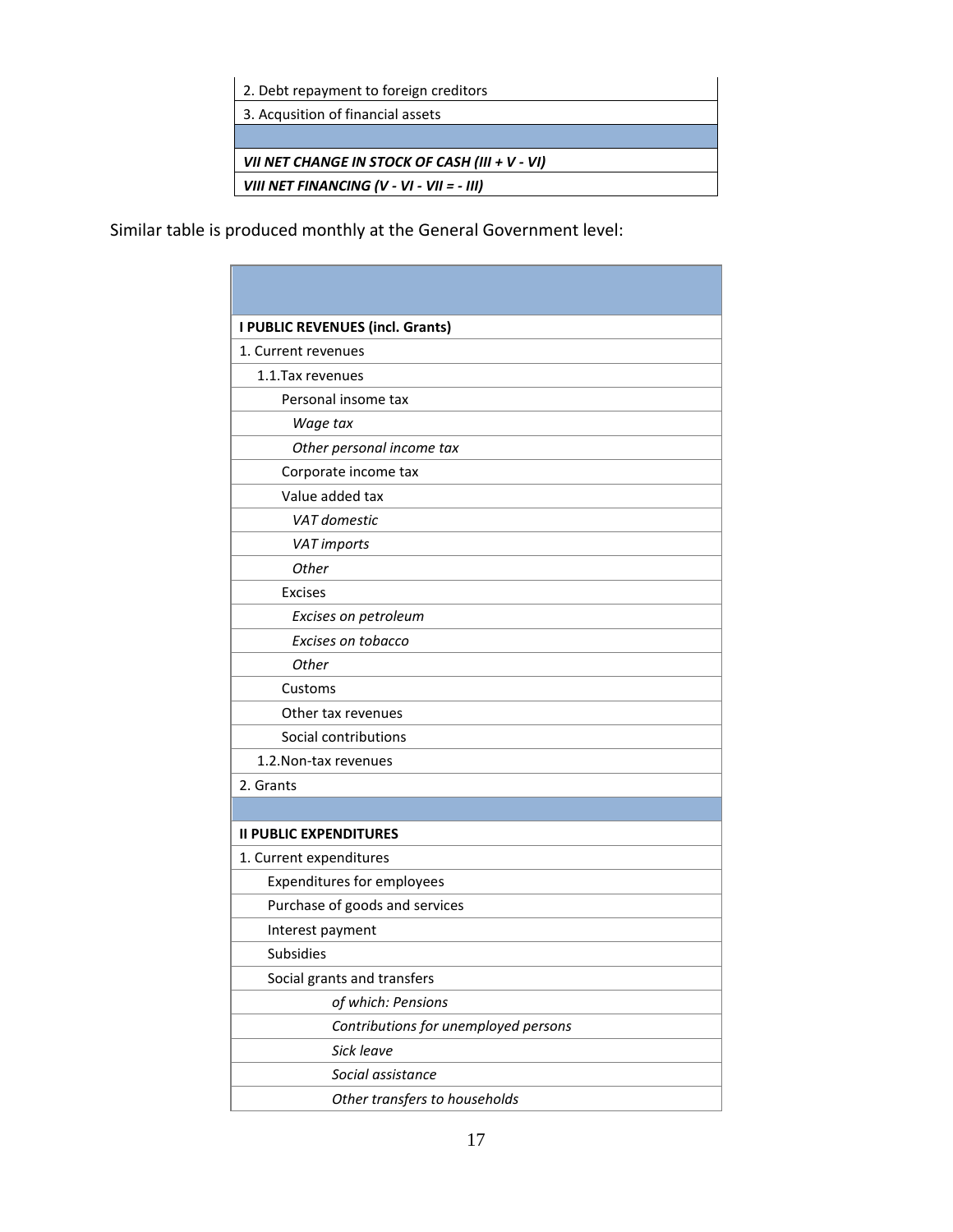| Other current expenditures                 |
|--------------------------------------------|
| 2. Capital expenditures                    |
| 3. Activated guarantees*                   |
| 4. Net lending                             |
| <b>III CONSOLIDATED BALANCE (I - II)</b>   |
| <b>FINANCING</b>                           |
| <b>VI FINANCING INFLOWS</b>                |
| 1. Privatization proceeds                  |
| 2. Receipts from repayment of loans        |
| 3. Domestic borrowing**                    |
| 4. Foreign borrowing                       |
|                                            |
| <b>V FINANCING OUTFLOWS</b>                |
| 1. Debt repayment to domestic creditors*** |
| 2. Debt repayment to foreign creditors     |
| 3. Acquisition of financial assets         |
|                                            |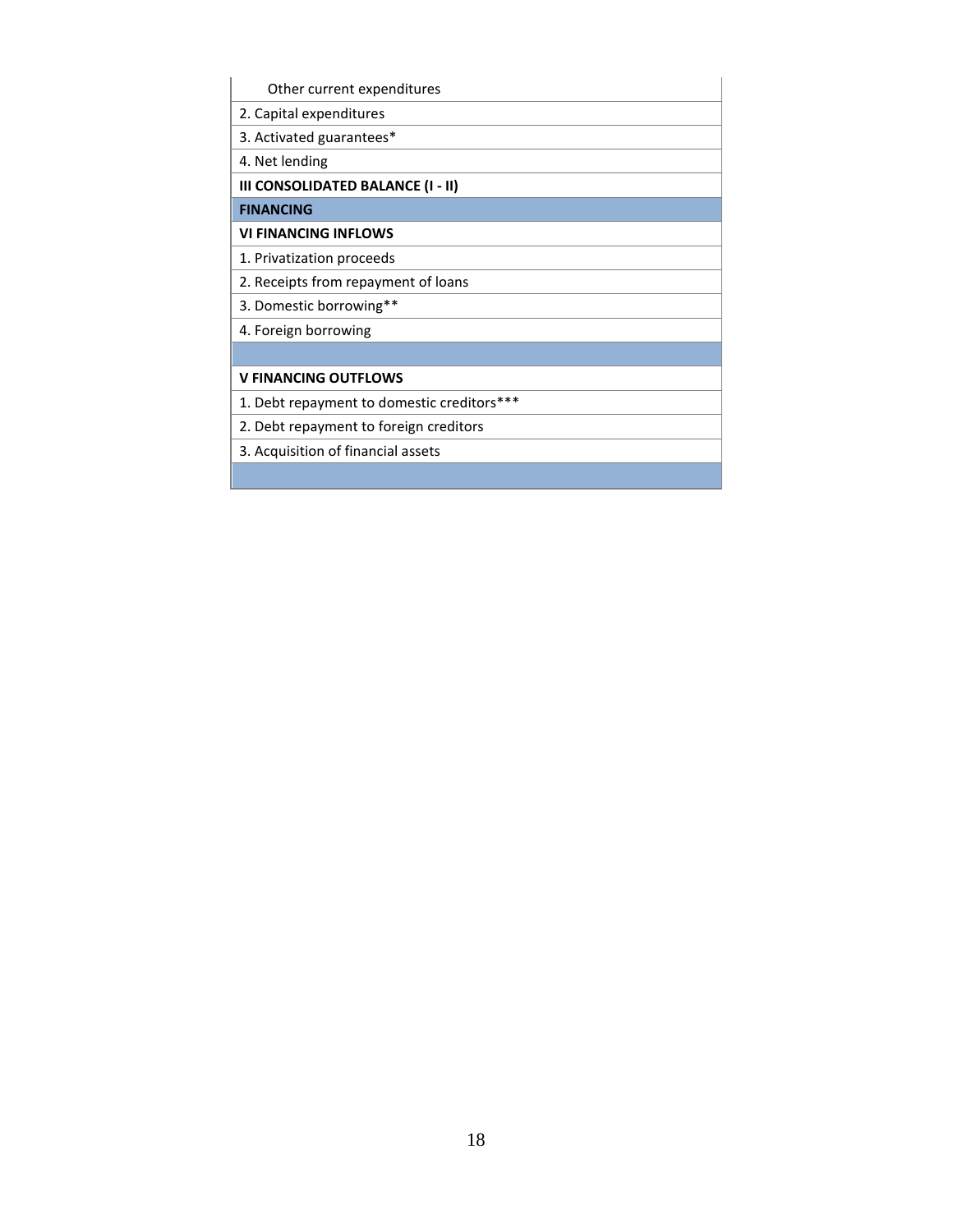These tables provide both monthly data, as well as:

- 1) Cumulative data from the beginning of the year
- 2) Same data from the last year
- 3) Annual data for the last several years

Until beginning of 2014, the tables were not accompanied by any narrative information. Since then, in addition to the tables, short (about 1 page) narrative reports are produced which provide some elementary analysis. Also on a monthly level, public debt information is provided by the Ministry of Finance, but only on an aggregated basis.

Public debt office provides a quarterly report on public debt<sup>8</sup>. The report contains all the important information about the structure and composition of the public debt, but does not have any forward looking data. It contains the following data:

- 1) Internal vs external debt
- 2) Direct vs indirect (guaranteed) debt
- 3) Debt by creditors
- 4) Debt by borrowers (state vs. local level)
- 5) Historical evolution of nominal debt
- 6) List of guarantees by beneficiaries
- 7) Debt repayments made in the last year
- 8) Currency profile of debt
- 9) Debt profile by exchange rate (fixed vs. variable)
- 10) Maturity profile

### <span id="page-18-0"></span>**3.5. Fiscal Council**

The Fiscal Council was as an independent state body, accountable to the National Assembly of the Republic of Serbia in 2011 when the National Assembly adopted a decision on the appointment of the Fiscal Council members. There are three Fiscal Council members. The mandate and responsibilities of the Fiscal Council are stipulated by the Budget System Law.

The Fiscal Council mission is to assess the credibility of the fiscal policy in terms of compliance with established fiscal rules and to provide the publicity and responsibility in fiscal policy implementation. By making an independent survey of fiscal policy and stimulating professional discussions on fiscal policy, the Fiscal Council should improve fiscal responsibility trend in the Republic of Serbia.

http://www.javnidug.gov.rs/upload/Kvartalni%20izvestaj%20stanja%20i%20strukture%20javnog%20duga/Kvartalni %20izvestaj%2020141231.xlsx